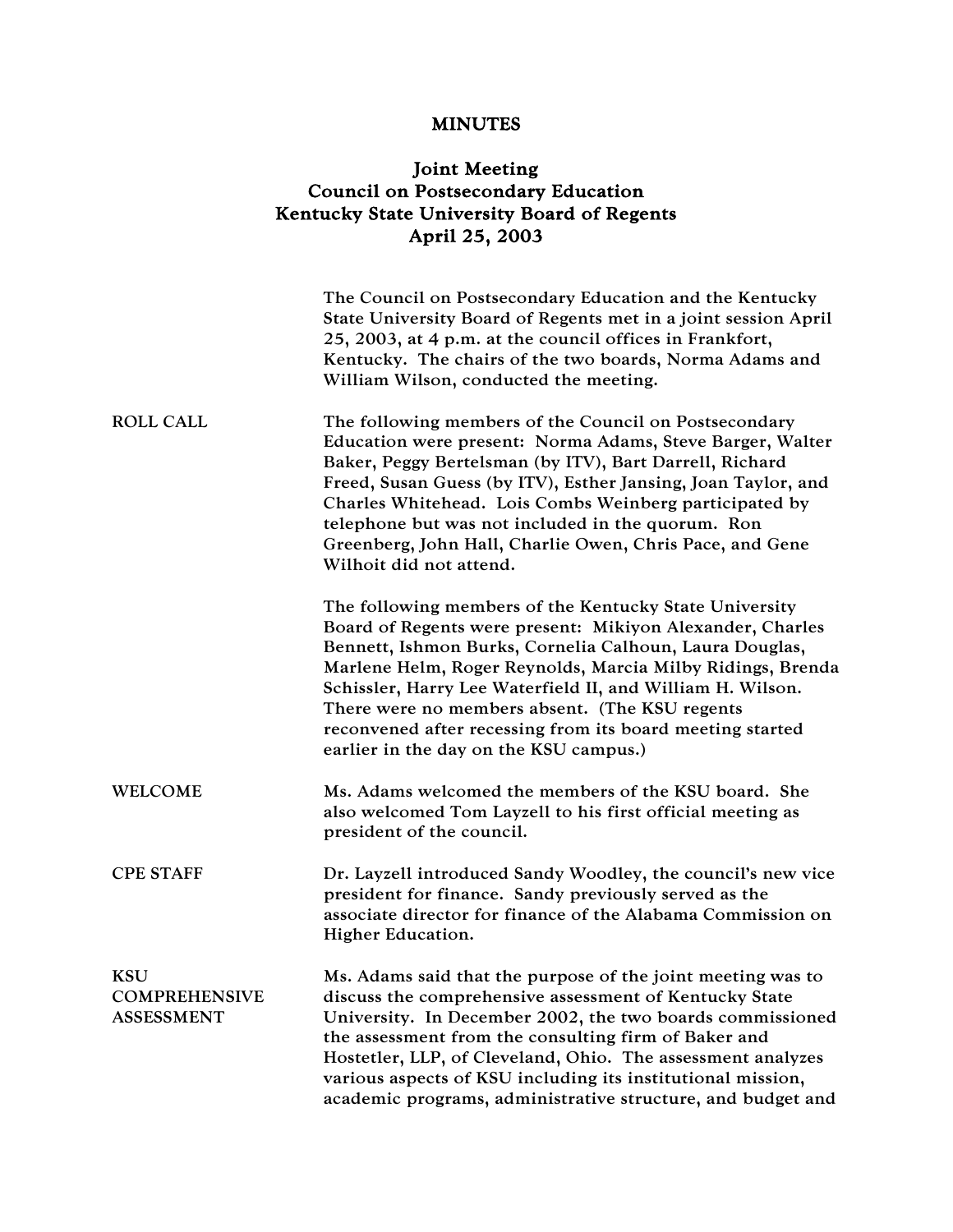operations. The report also provides recommendations for improvement of the institution.

Ms. Adams said that Kentucky's postsecondary reform will not succeed unless all of the institutions are full and active partners. Reform depends on KSU's ability to fulfill its unique role in the postsecondary education system. She said that the report is not an assessment of the past but rather a study to help focus on the future of KSU and build on its strengths. She said that she is confident that the members of both boards will dedicate themselves to work together, using this document as a plan of action. She said that action begins today and will move swiftly. Ms. Adams said the council looks forward to working with the members of the KSU board and with President William Turner.

Mr. Wilson said that this report will present many challenges and the board is willing to face these challenges, execute this plan, and work to move KSU forward. He reminded everyone that student achievement should always be the primary goal in whatever is done.

RECOMMENDATION: The KSU Oversight Comprehensive Assessment Committee recommends:

- That the Council on Postsecondary Education and the KSU Board of Regents receive the Comprehensive Assessment Report from Baker & Hostetler, LLP.
- That the council and the KSU board extend the life of the KSU Comprehensive Assessment Oversight Committee to monitor the implementation of the recommendations of the report and to periodically report to the KSU board and the council.
- That the council and the KSU board direct their two presidents to meet, develop an implementation agenda and timeline, and report back to the Oversight Committee.

MOTION BY CPE: Mr. Barger moved that the council approve the recommendation. Mr. Whitehead seconded the motion.

MOTION BY KSU BOARD: Ms. Douglas moved that the KSU Board of Regents approve the recommendation. Mr. Reynolds seconded the motion.

Ms. Helm said that this assessment has accomplished what was intended by postsecondary reform – collaboration between the institutions and the council to achieve the greater good and to move the institutions forward. Ms. Helm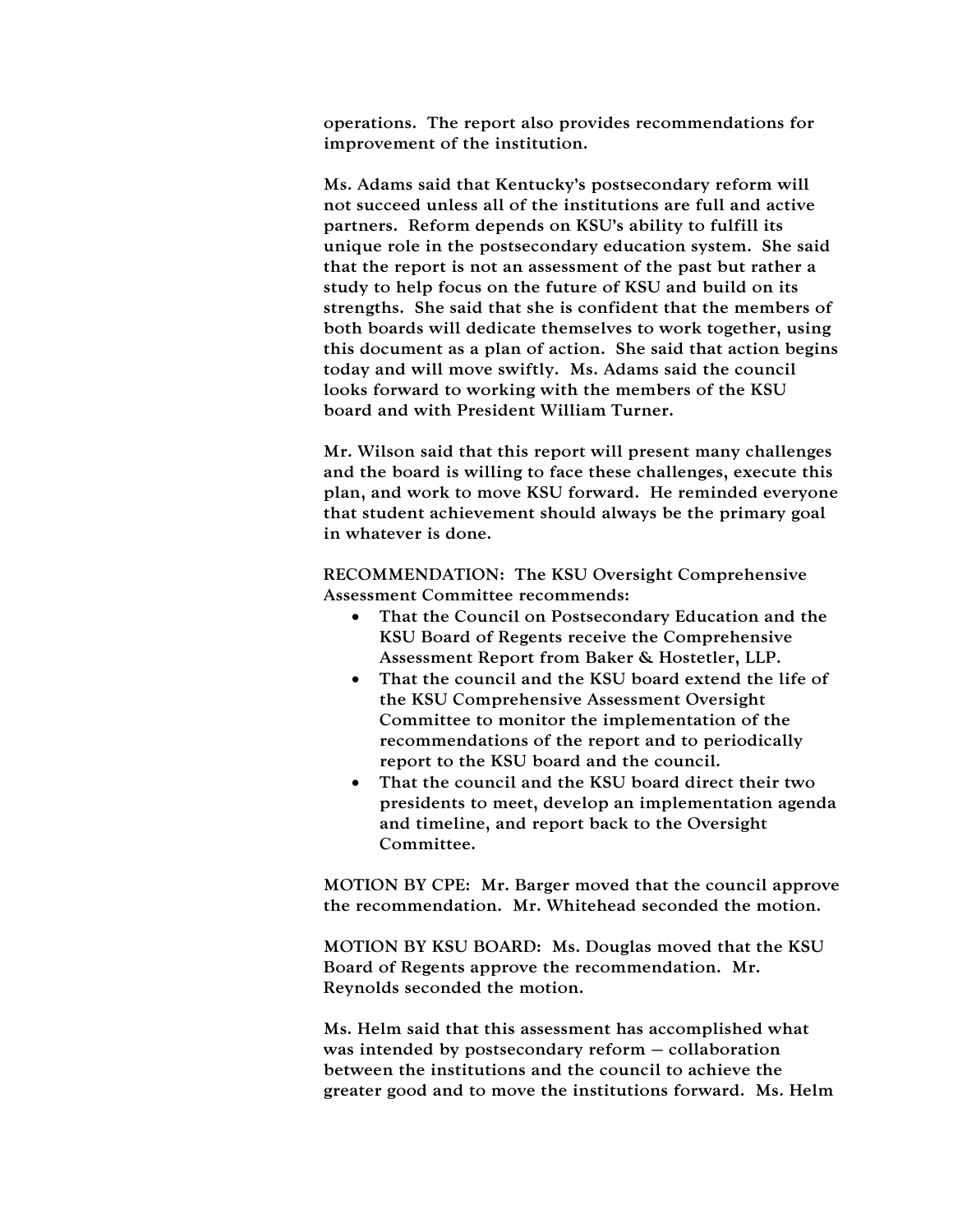recognized members of the oversight committee: from KSU, in addition to herself, Mr. Waterfield, Mr. Bennett, and Ms. Douglas; from the council, Mr. Whitehead, Ms. Jansing, Mr. Baker, and Mr. Barger. (Ms. Helm and Mr. Barger served as committee co-chairs.) Ms. Helm reviewed the activities of the committee from the issuance of the RFP through the completion of the report.

Mr. Barger introduced the leaders of the assessment team at the meeting – Raymond Pierce (with Baker & Hostetler, LLP, Cleveland, Ohio) and Garrison Walters (vice chancellor for academic affairs and economic advancement with the Ohio Board of Regents). Larry Goldstein, president of Campus Strategies, a management consulting firm, participated in the meeting by telephone. Other team members were Carol Anderson, assistant professor of history, University of Missouri-Columbia; Mickey L. Burnim, chancellor of Elizabeth City State University in North Carolina; Jinnie Y. Davis, library consultant and librarian emeritus, North Carolina State University Libraries; John A. Muffo, director of the academic assessment program, Virginia Tech University; Rayma E. Smith, dean of humanities and sciences, Cincinnati State Technical and Community College; and Melvin T. Stith, dean and professor of business administration, Florida State University.

Mr. Pierce, Mr. Walters, and Mr. Goldstein led a discussion of the report and the next steps toward implementation of the recommendations. Major points of discussion included the vision and mission of KSU, the appropriateness of KSU's benchmark institutions used by the council to determine funding, and the status of the land-grant appropriations match.

A major challenge for KSU is that its currently unfocused sense of mission comes from three different areas: being an historically black university, a liberal arts institution, and a land-grant university. Mr. Pierce said that the review team believes that a synthesis of these into a single mission is possible, but many people at KSU appear to believe that this is impossible. The lack of a focused and clear mission has resulted in a number of problems, including internal conflict, a lack of responsibility in academic departments for the success of students entering the university without sufficient preparation, and a sense of autonomy that has various units sometimes working independently.

The review team examined the process used to determine the benchmark institutions and concluded that KSU has an inappropriate group. The enrollment of most of the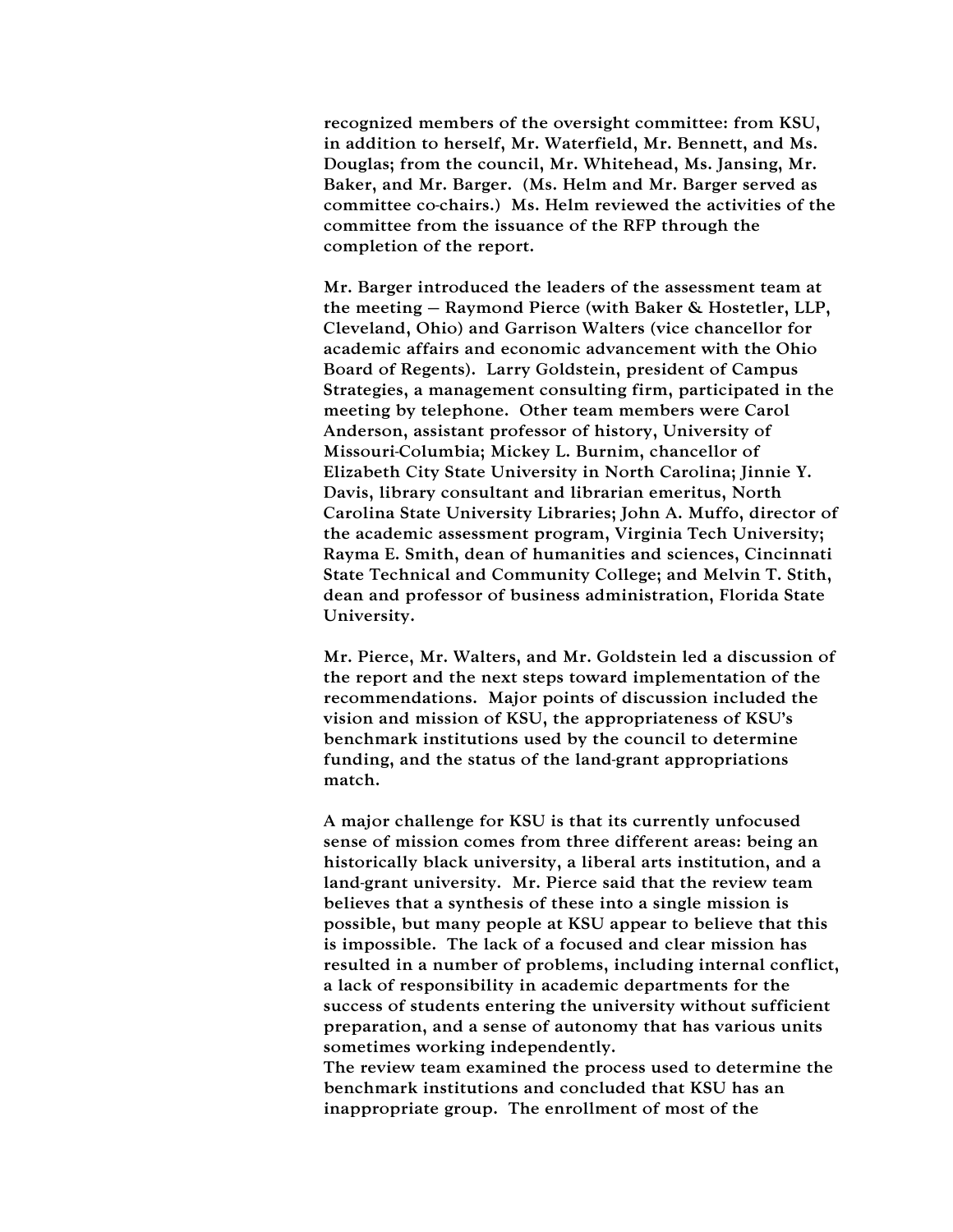benchmark institutions is much higher than at KSU. The institution incurs a significant amount of infrastructure and overhead costs relative to its enrollment.

Mr. Pierce said that KSU believes that the Commonwealth has failed to provide the funds needed to match appropriations received as a result of KSU's federal land-grant status. The terms of the program require that matching funds be additive. In other words, resources already provided and otherwise available cannot be designated as matching funds to satisfy the program requirements. Because the appropriation process under benchmark funding does not identify matching funds separately, the KSU staff believes that the Commonwealth has failed to meet its commitments. The council staff contends that the requirements have been met because the base funding level, established when the benchmark funding approach was adopted, already includes the required matching funds.

Mr. Pierce said that during the assessment team review, the council staff provided documents to demonstrate that the state has met its responsibilities. With the exception of a two-year period (FY 2001 and FY 2002), it appears that KSU has received sufficient funding to satisfy the matching requirements established for land-grant institutions. The council staff has written documentation from the U.S. Department of Agriculture that Kentucky has satisfied the requirements of federal legislation. But when contacted by the review team, a USDA official indicated that the council's interpretation, though technically accurate, failed to address the intent of the legislation. According to this official, the legislation was intended to encourage incremental increases in funding to the institutions (including KSU) but, for political reasons, the legislation did not mandate this.

Mr. Pierce said that this matter must be brought to closure in order for KSU and the council to have an effective working relationship. The review team included in its report a recommendation that the council and KSU jointly prepare a letter to the USDA seeking written confirmation of the intent of the legislation and work together to resolve this issue.

Mr. Barger pointed out a statement included in the report that speaks not to past blame but to future responsibility:

> Responsibility for the future success of KSU must be shared. Recovering from the leadership and related fiscal problems of the recent past must fall under the aegis of the governing authority – the Board of